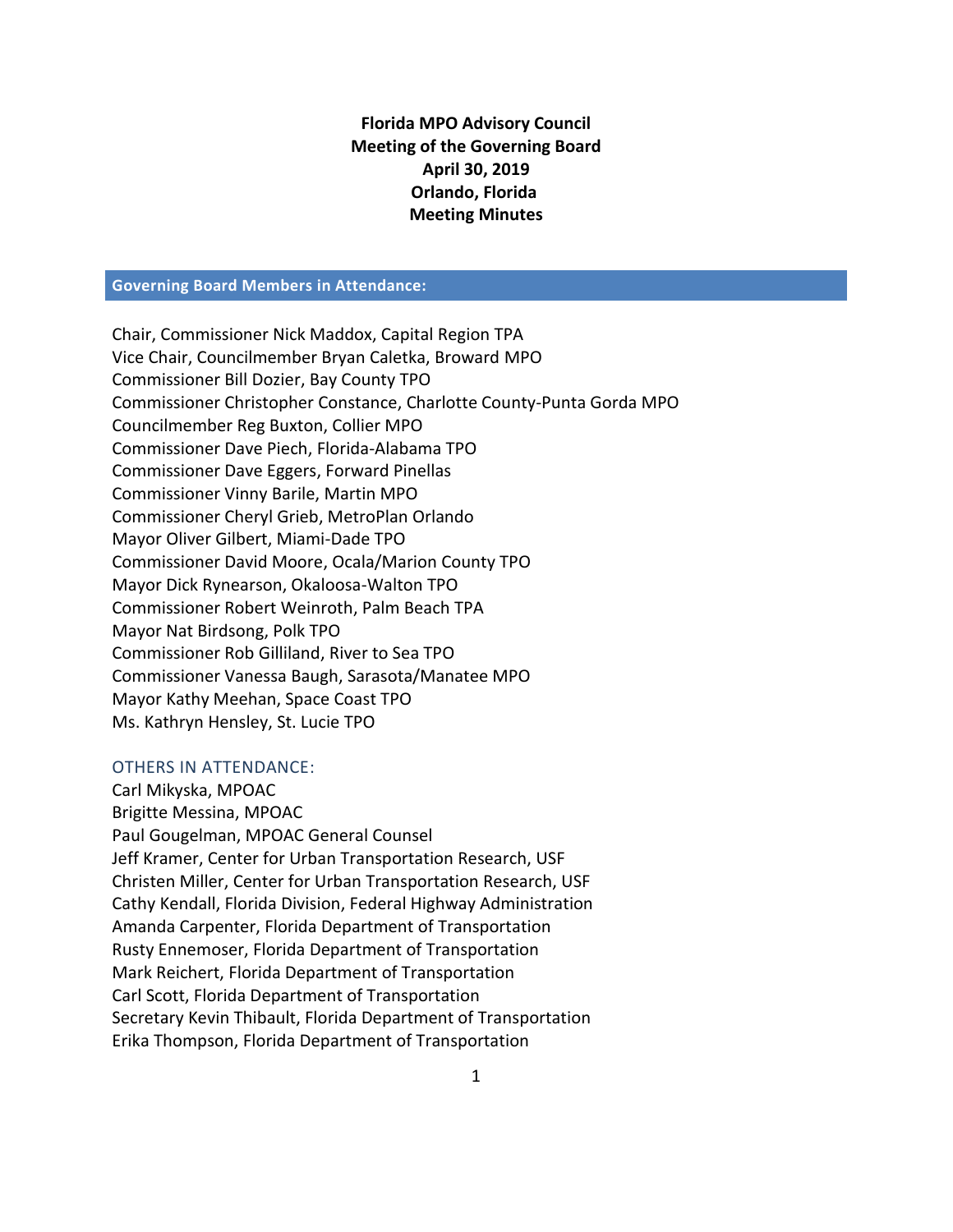Rakinya Hinson, Florida Department of Transportation, District 5 Jamie Kersey, Florida Department of Transportation, District 5 Mike Shannon, Florida Department of Transportation, District 5 Anna Taylor, Florida Department of Transportation, District 5 Paul Flavien, Broward MPO Gary Harrell, Charlotte County - Punta Gorda MPO Austin Mount, Florida-Alabama TPO Whit Blanton, Forward Pinellas Mike Escalante, Gainesville MTPO Donald Scott, Lee County MPO Beth Beltran, Martin MPO Gary Huttman, MetroPlan Orlando Aileen Bouclé, Miami-Dade TPO Dawn Schwartz, Okaloosa-Walton TPO Nick Uhren, Palm Beach TPA Valerie Neilson, Palm Beach TPA Ronnie Blackshear, Polk TPO Dave Hutchinson, Sarasota/Manatee MPO Alan Maio, Sarasota/Manatee MPO Lois Bollenback, River to Sea MPO Georganna Gillette, Space Coast TPO Peter Buchwald, St. Lucie TPO Kenneth Odom, Marion County Growth Services Carl Hensley, St. Lucie County John Kaliski, Cambridge Systematics Michael Williamson, Cambridge Systematics Michael Garau, Kimley Horn Jim Wood, Kimley Horn Todd Brauer, Whitehouse Group Daniel Crotty, Whitehouse Group

## **CALL TO ORDER**

Commissioner Nick Maddox, Chair, Capital Region TPA, called the meeting to order at 3:00 p.m. The Chair welcomed those in attendance. All stood for the Pledge of Allegiance and selfintroductions were made.

Mr. Carl Mikyska, MPOAC Executive Director, recognized the 50th anniversary of the North Central Florida Regional Planning Commission.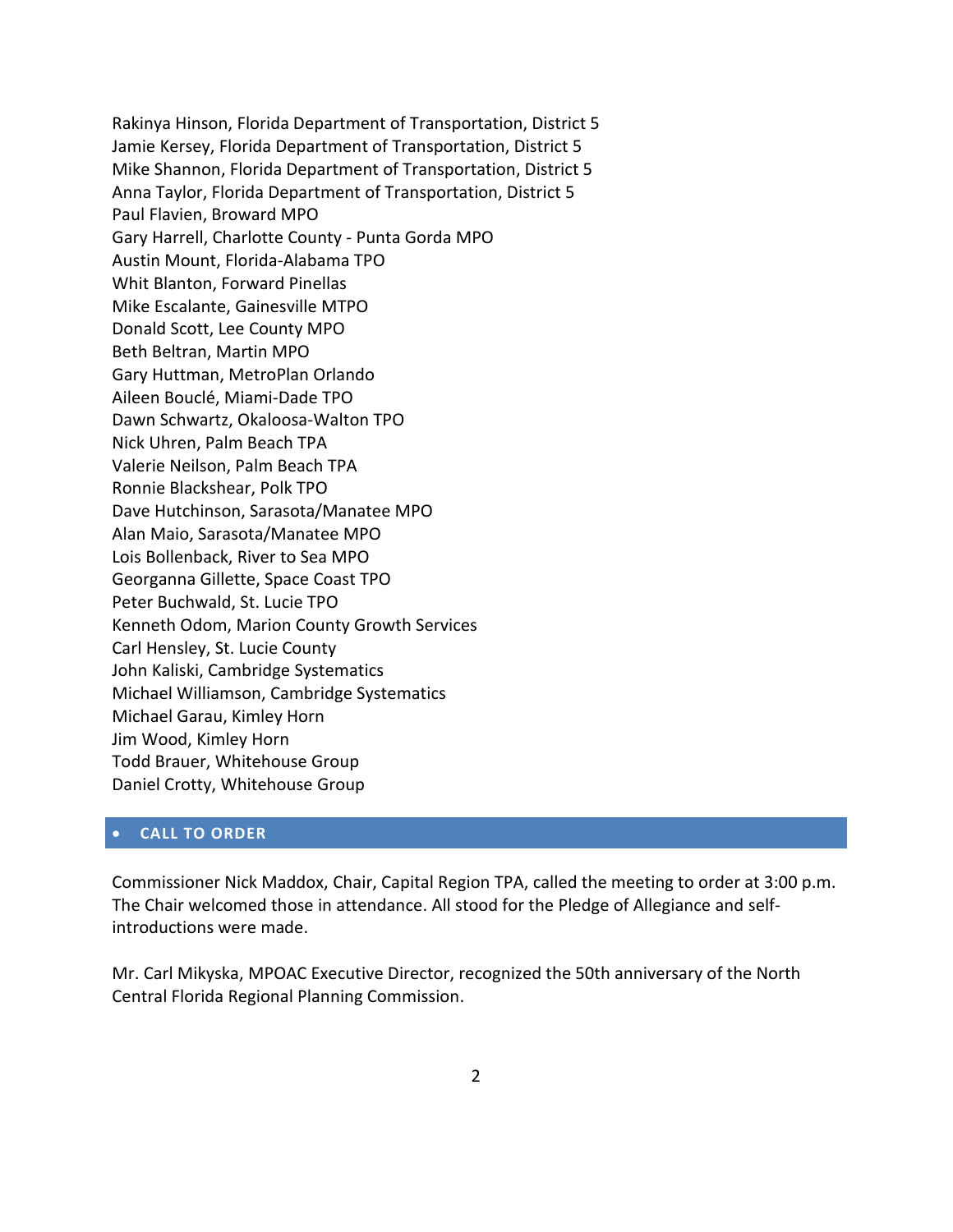Mayor Oliver Gilbert, Miami-Dade TPO, made a motion to move item 6A after public comment Councilmember Reg Buxton, Collier MPO, seconded. The motion carried unanimously.

#### **APPROVAL OF MINUTES: JANUARY 30, 2019 MEETING**

Mayor Kathy Meehan, Space Coast TPO, moved to approve the minutes of the January 30, 2019 MPOAC Governing Board meeting. Commissioner Vanessa Baugh, Sarasota/Manatee MPO, seconded. The motion carried unanimously.

### **PUBLIC COMMENTS**

No public comments were made.

## **EXECUTIVE DIRECTOR'S REPORT**

#### A. UPWP REPORT

Mr. Carl Mikyska, MPOAC Executive Director, presented the Unified Planning Work Program (UPWP) report showing expenditures and budget for the third quarter of state fiscal year 2019, as well as a list of activities and accomplishments of the MPOAC from January through April 2019. The MPOAC is on track to finish the year on budget.

Mr. Mikyska mentioned the exceptional interest in the MPOAC Weekend Institute for Elected Officials. The Tampa Institute has hit the cap of 25 members with 5 people on the waiting list.

The Freight Committee and the Noteworthy Practices Working Group met prior to the Staff Directors' Advisory Committee meeting. A Training Working Group will launch in Fall 2019.

#### B. 2019 LEGISLATIVE UPDATE

The Florida Legislative Session officially began on March 05, 2019 and is scheduled to conclude on May 03, 2019. The MPOAC has been tracking a number of bills and publishing a weekly newsletter for the membership.

An overview of transportation related bills important to the MPOAC were presented:

- HB 107 Texting and Driving Passed (SB 76)
- $\bullet$  HB 453 Scooter Bill (SB 542)
- HB 905 Department of Transportation (SB 1044)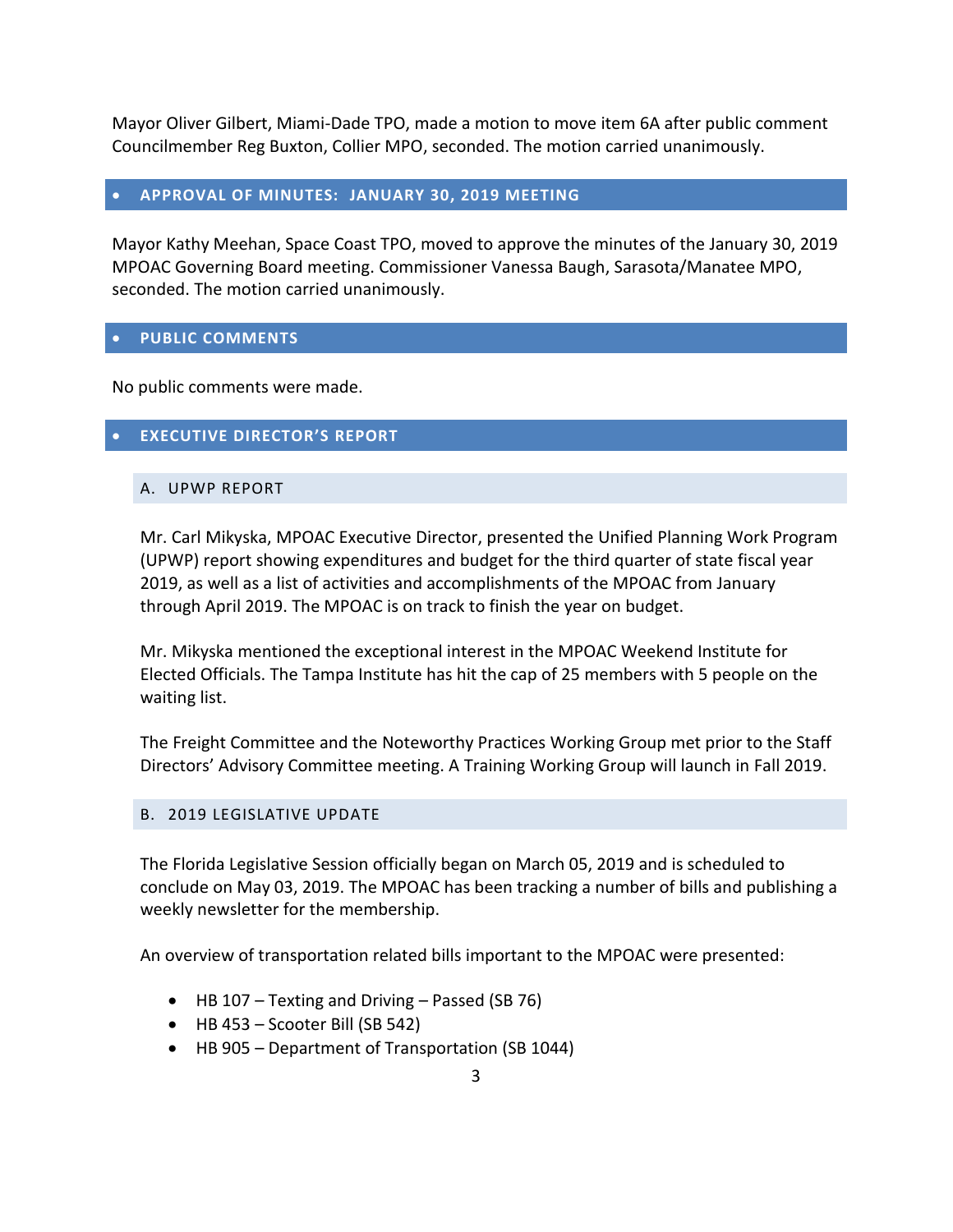• SB 7068 – Transportation and Infrastructure (HB 7113)

A discussion took place about the language of HB 107 related to texting and driving. Commissioner Nick Maddox, Chair, Capital Region TPA, expressed apprehension about the potential for racial profiling and requested to write a letter of concern to the Governor about the bill's language and policy.

Commissioner Cheryl Grieb, MetroPlan Orlando, made a motion to send a letter of concern to the Governor. Commissioner Vanessa Baugh, Sarasota/Manatee MPO, seconded. Motion carried.

## **AGENCY REPORTS**

### A. FLORIDA DEPARTMENT OF TRANSPORTATION

Mr. Mark Reichert, Administrator for Metropolitan Planning, Florida Department of Transportation (FDOT), Office of Policy Planning, updated the members on FDOT activities as follows:

- FDOT leadership update:
	- oSecretary Kevin Thibault has been selected as Secretary of the Florida Department of Transportation (FDOT).
	- oTwo new assistant secretaries have been selected: Courtney Drummond, Engineering and Operations, and Stacy Miller, Finance and Administration.
	- oPositions still open include Chief Planner and Office of Policy Planning Director.
	- $\circ$  New staff to the Office of Policy Planning includes Erika Thompson, Statewide MPO Coordinator, and Scott Philips, Statewide MPO Analyst.
- MPO Program Management Handbook: Released April, 2019. There have been major revisions to the performance management chapter. FDOT is planning to update the handbook quarterly going forward to avoid having such large changes posted all at once.
- The MPO portal document upload process has been revised and simplified. This should make it easier for MPOs to submit documents for review and approval.
- Car allowance for MPO Executive Directors:
	- oThree Recommended Approaches:
		- 1. Include a provision in the Executive Director's contract that allows the Executive Director to receive a monthly car allowance that is added to the monthly salary, but paid with local funds.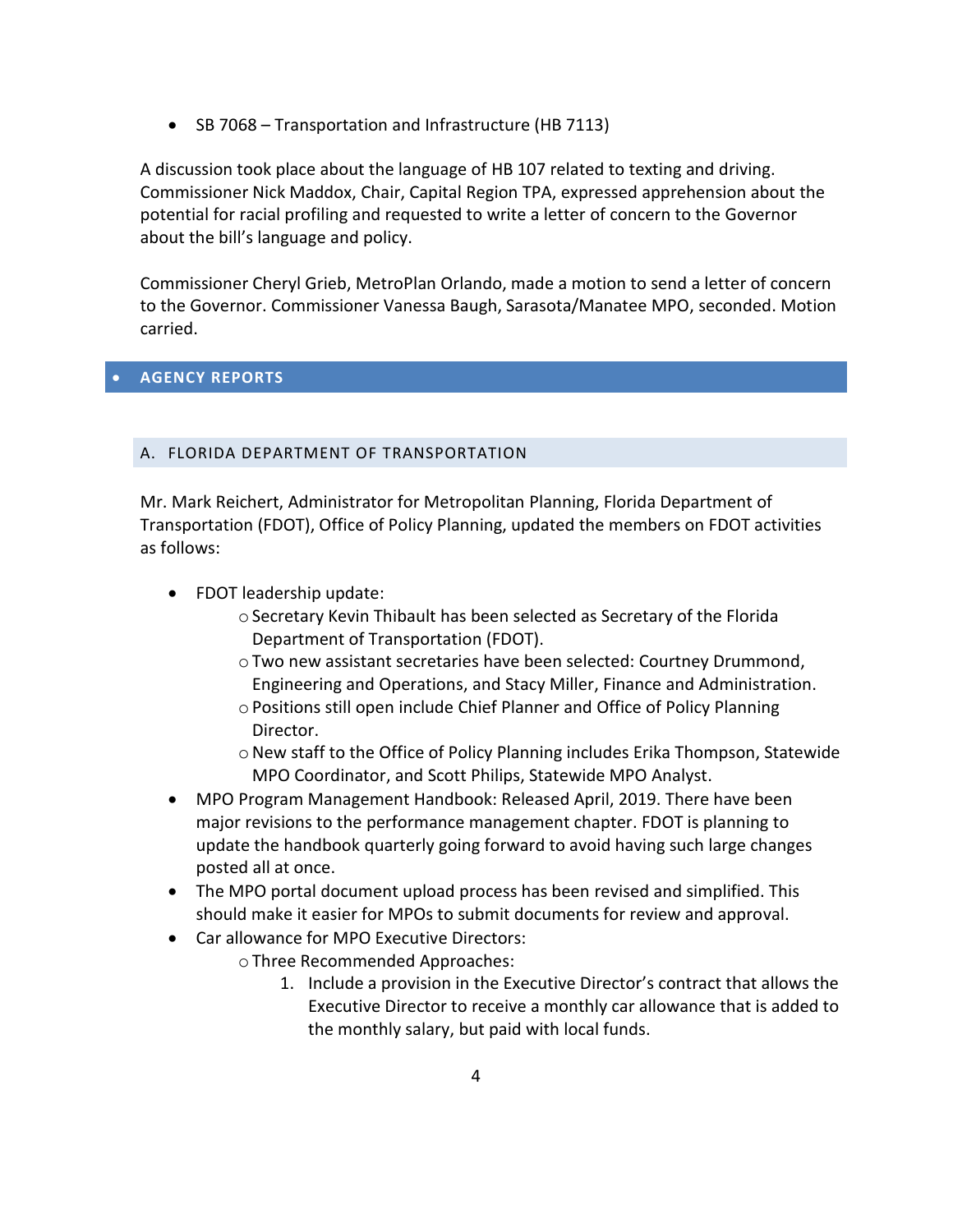- 2. Instead of a monthly car allowance, increase the Executive Director's monthly salary by the same amount.
- 3. Reimburse the Executive Director for personal vehicle travel expenses at the state mileage allowance rate of 44.5 cents per mile.

 $\circ$  If the MPO wants to provide the Executive Director with a car allowance in a manner that requires reimbursement using federal or state funds, records MUST be maintained showing personal vs. business use of the vehicle.

- Consolidated federal planning grant agreement: In this approach for providing federal planning funds, as is currently under discussion for use in Florida, support for both highway and transit planning activities is consolidated into a single grant. MPOs are able to focus on the planning process and deliverables rather than the type of money that needs to be tracked since the funds are consolidated. FDOT has conducted research on how this has worked in other states, a summary of which was provided in the agenda package (Item 6B).
- Transportation Performance Management (TPM) update:
	- oConsensus Planning Document was updated March 2019: It incorporates comments from the MPOAC, Federal Highway Administration (FHWA), and Federal Transit Administration (FTA) and is ready for inclusion in MPO Transportation Improvement Programs (TIPs) or other MPO board action.

o Methodology and Data Sources report was updated April 2019: It includes transit asset management measures and expands details on justification for statewide targets.

- $\circ$  TPM factsheets were updated April 2019: They include updated data/targets, where applicable, and emphasize current tasks/deadlines.
- o Model template for LRTP System Performance Report is being updated and will address FHWA/FTA comments and cover all measures.
- Periodic Evaluation of Facilities (23 CFR Part 667): Requires state DOTs to analyze alternatives for assets requiring repeated repair.
	- oFDOT completed its first evaluation on November 23, 2018 for National Highway System (NHS) roads and highways that required permanent repairs (2 or more occurrences) and NHS bridges that required permanent repairs (1 time occurrence).
	- oBeginning on November 23, 2020, FDOT must prepare an evaluation for all other roads, highways, and bridges prior to including any projects on repeatedly damaged facilities in the Statewide Transportation Improvement Program (STIP). FDOT will work cooperatively with MPOs and facility owners to carry out the evaluations. FDOT must consider the results of the evaluations in project planning, PD&E and design.

oFDOT and MPOs are encouraged to consider this information when developing transportation plans and programs and during environmental review.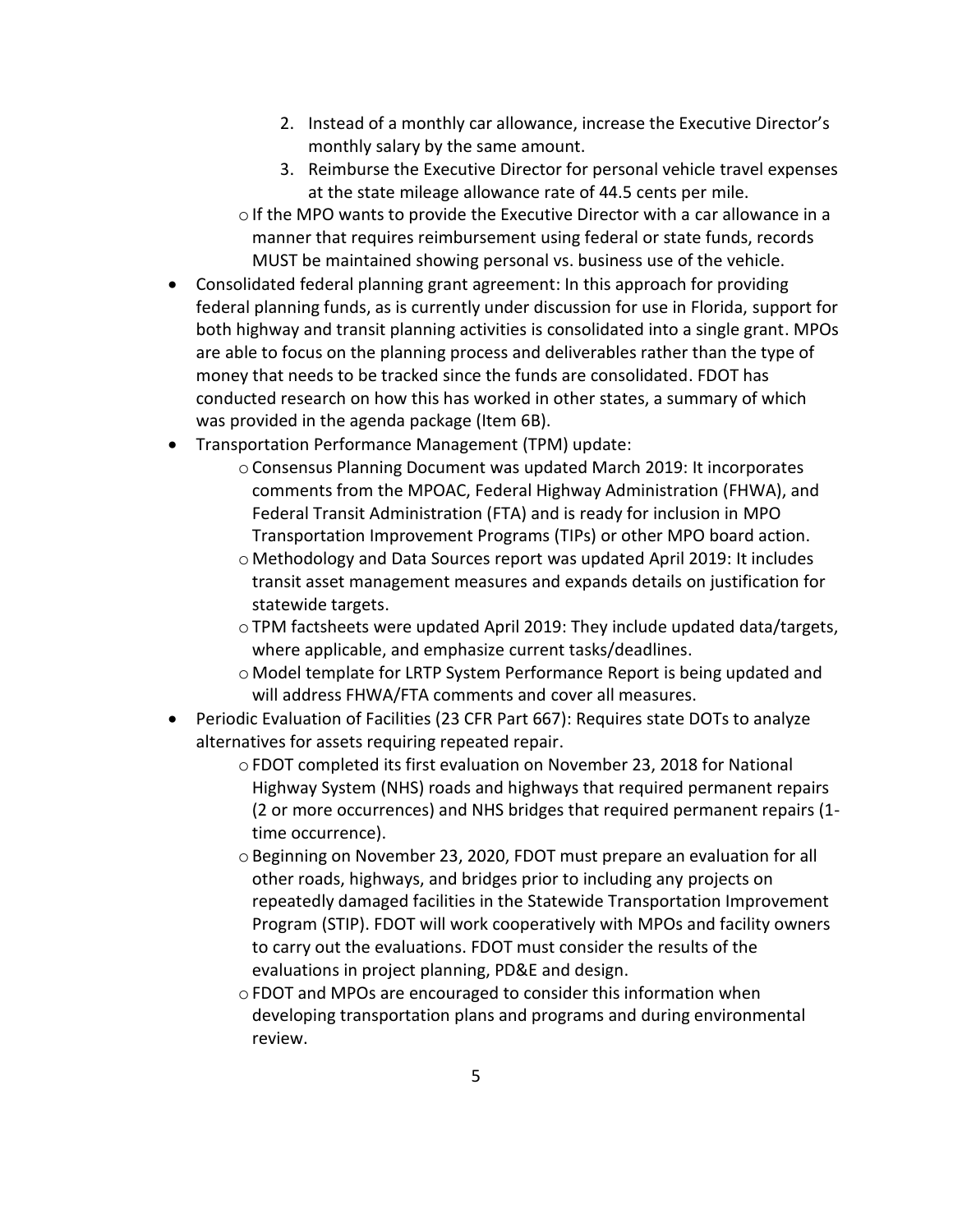- $\circ$  FDOT will incorporate evaluation results into the Transportation Asset Management Plan (TAMP).
- $\circ$  FDOT will update the evaluations after every emergency event, as well as on the regular 4-year cycle.
- Florida Transportation Plan (FTP) update:
	- oFTP update will start in May 2019.
	- o2019 Steering Committee Meetings:
		- May 8, Jacksonville, in conjunction with Long Range Visioning Session.
		- Ully 9-10, Bonita Springs, in conjunction with Floridians for Better Transportation.
		- October/November, location TBD.
	- o Vision Element will be completed by December 2019.
	- oPolicy Element will be completed by December 2020.
	- oSIS Policy Plan will be completed by 2021.
- Proposed Multi-Use Corridors of Regional Economic Significance (M-CORES) Program:
	- $\circ$  SB 7068/HB 7113 proposed in the 2019 Florida Legislative session would create the M-CORES Program.
	- $\circ$  Program purpose: revitalize rural communities, encourage job creation, and provide regional connectivity while leveraging technology, enhancing quality of life and public safety, and protecting the environment and natural resources.
	- $\circ$  Program objective: advance the construction of regional corridors that are intended to accommodate multiple modes of transportation and multiple types of infrastructure.
	- oThree identified corridors:
		- 1. Southwest-Central Florida Connector, extending from Collier County to Polk County
		- 2. Suncoast Connector, extending from Citrus County to Jefferson County
		- 3. Northern Turnpike Connector, extending from the northern terminus of the Florida Turnpike northwest to the Suncoast Parkway
	- o Program task forces will be appointed by the Secretary by August 01, 2019 and will include MPO representation. Task force reports will be due by October 01, 2020.

### B. FLORIDA DIVISION OF FEDERAL HIGHWAY ADMINISTRATION

Ms. Cathy Kendall, Federal Highway Administration, Florida Division, brought forward information on the following topics: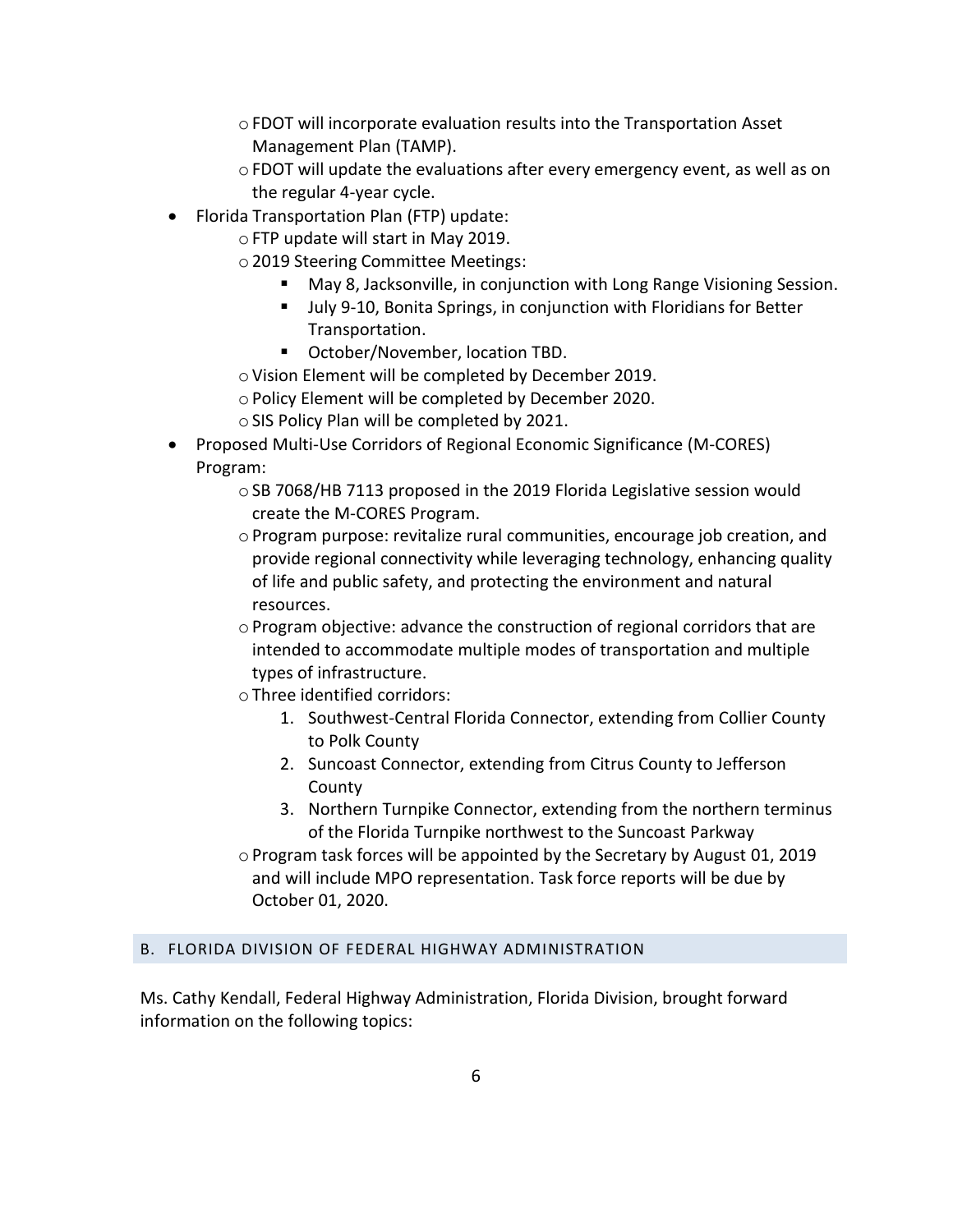- New Planning and Environmental Linkages Resource:
	- o [https://www.environment.fhwa.dot.gov/env\\_initiatives/pel/training.aspx](https://www.environment.fhwa.dot.gov/env_initiatives/pel/training.aspx)
- New Environmental Justice State of the Practice Resource:
	- o [https://www.fhwa.dot.gov/environment/environmental\\_justice/publications](https://www.fhwa.dot.gov/environment/environmental_justice/publications/chng_demo/index.cfm) [/chng\\_demo/index.cfm](https://www.fhwa.dot.gov/environment/environmental_justice/publications/chng_demo/index.cfm)
	- o [https://www.fhwa.dot.gov/environment/environmental\\_justice/publications](https://www.fhwa.dot.gov/environment/environmental_justice/publications/tpp/index.cfm) [/tpp/index.cfm](https://www.fhwa.dot.gov/environment/environmental_justice/publications/tpp/index.cfm)
- Temporary District 1 contact Stacie Blizzard and Cathy Kendall, District 3 Contact Luis Lopez and Cathy Kendall.
- James (Jim) Martin is the new planner located in the Orlando office as of April 15, 2019 and the District 5 contact.
- U.S. Senate confirmed Nicole Nason to be the next FHWA Administrator.
- National Roadway Safety Awards Program application deadline is May 31, 2019.
- Free National Highway Institute (NHI) training course on Introduction to Financial Planning for Transportation Asset Management (TAM). The course explores common terms, background information, and the context of financial plans for TAM.
- Future Probe Analytics Data training for National Performance Management Research Data Set (NPMRDS).
	- o Course link: [https://www.nhi.fhwa.dot.gov/course](https://www.nhi.fhwa.dot.gov/course%20search?tab=0&sf=0&course_no=136002A)  [search?tab=0&sf=0&course\\_no=136002A](https://www.nhi.fhwa.dot.gov/course%20search?tab=0&sf=0&course_no=136002A)
- Funding Opportunities:
	- o AMR application period closed 4/22/19.
	- o FHWA Division planner awareness of grant applications.

Ms. Kendall continued by presenting the Transportation Performance Measurement (TPM) updates. Recent milestones include:

- Oct 01, 2019 STIP and TIP amendments can be processed if the MPO has an adopted TAM (Transit Asset Management) Targets, TAM Plans and Transit Related PBPP metrics. FHWA will be looking for these with the submittal of the first Amendment request from each MPO – including copies of relevant TIP pages referencing the TAM Targets.
- Feb 27, 2019 MPOs will set 2019 Safety Targets.

Vice Chair, Councilmember Bryan Caletka, Broward MPO, asked about issues of tracking the use of federal Surface Transportation Block Grant Program-Urban Allocation (SU) funds for planning purposes. Ms. Kendall said that they are working on a better way of tracking SU funds and will inform the MPOAC membership when there is more information.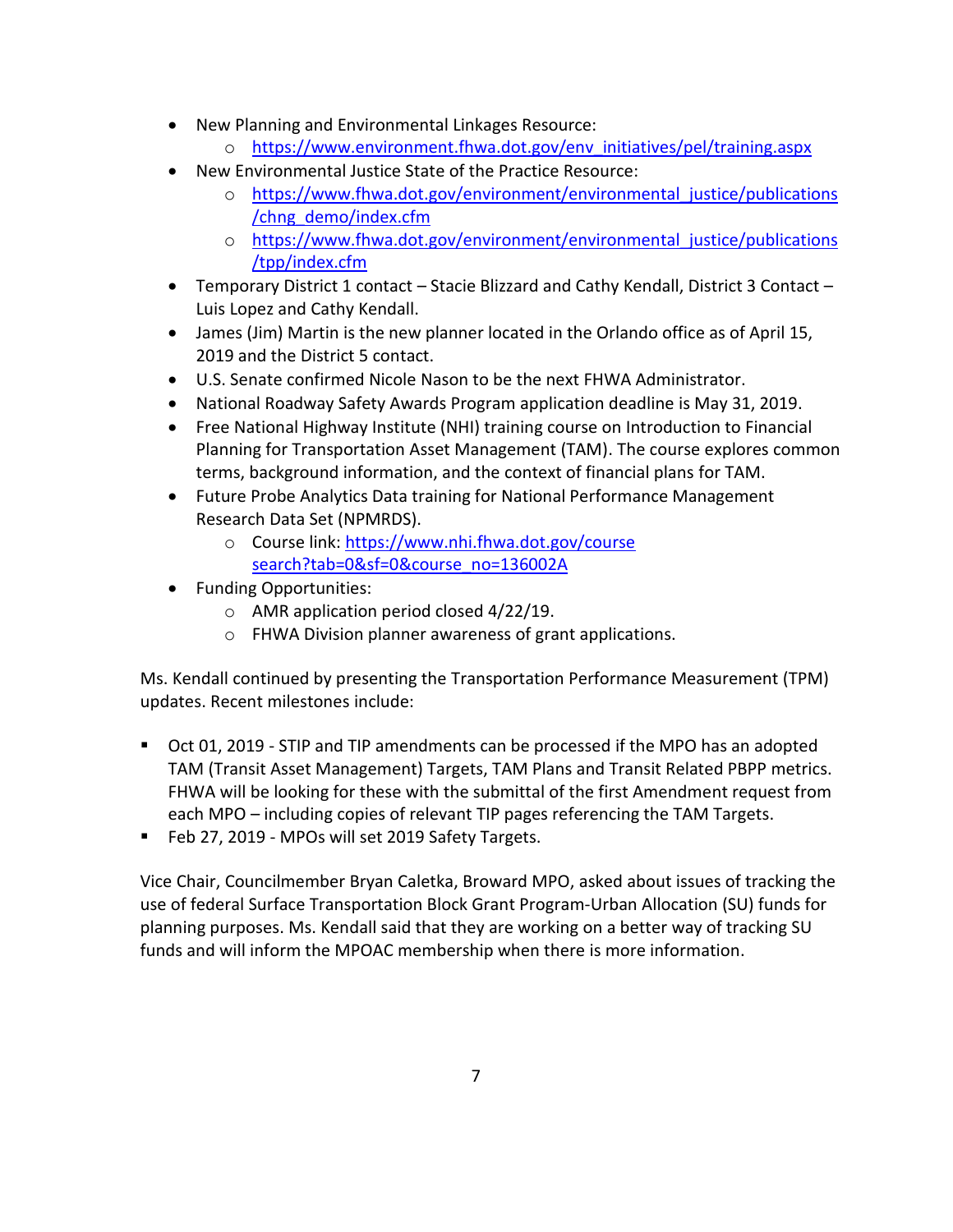#### A. PRESENTATION BY FLORIDA DOT SECRETARY KEVIN THIBAULT

(Note: Item 6A was moved to after public comment.)

Mr. Carl Mikyska, MPOAC Executive Director, introduced Kevin Thibault who was named Secretary of the Florida Department of Transportation by Governor Ron DeSantis on January 18, 2019. Secretary Thibault most recently served as the Southeast Regional Senior Vice President of TranSystems Corporation and has extensive experience in state government having previously served in senior leadership positions with the Florida Department of Transportation for more than 16 years.

Secretary Thibault shared Governor's DeSantis' vision as it relates to infrastructure and transportation, and discussed the value of partnerships in the successful delivery of transportation solutions to move people and goods safely and efficiently.

Secretary Thibault stressed the importance of partnership and creating relationships between different sectors across the state. While serving as Secretary, he will focus primarily on safety, congestion relief and connected technology.

Commissioner Nick Maddox, Chair, Capital Region TPA, asked about future funding. Secretary Thibault replied that the majority of funding currently comes from the motor fuels tax which is now becoming outdated. New technology has introduced alternative vehicles that are not consuming as much fuel or do not run on gas at all. He stated that tolls are a potential solution. He said he is continuing to have discussions about the evolution of all potential funding resources.

#### B. APPROVAL OF CONSENSUS DOCUMENT FOR TRANSPORTATION PERFORMANCE MEASURES

Federal law requires MPOs, state DOTs, and transit providers to enter into an agreement which defines each participant's role and responsibilities in the planning for, and implementation of, transportation performance measures (TPMs). Rather than try to formulate twenty-seven individual agreements, Florida is accomplishing this collectively through the MPOAC and a statewide agreement that individual MPOs can adopt.

The TPM requirements found in 23 CFR 490 also necessitates that MPOs report their progress toward meeting their targets to the state DOT annually. At the Florida Metropolitan Planning Partnership (FMPP) meeting in Orlando, FL in 2018, the required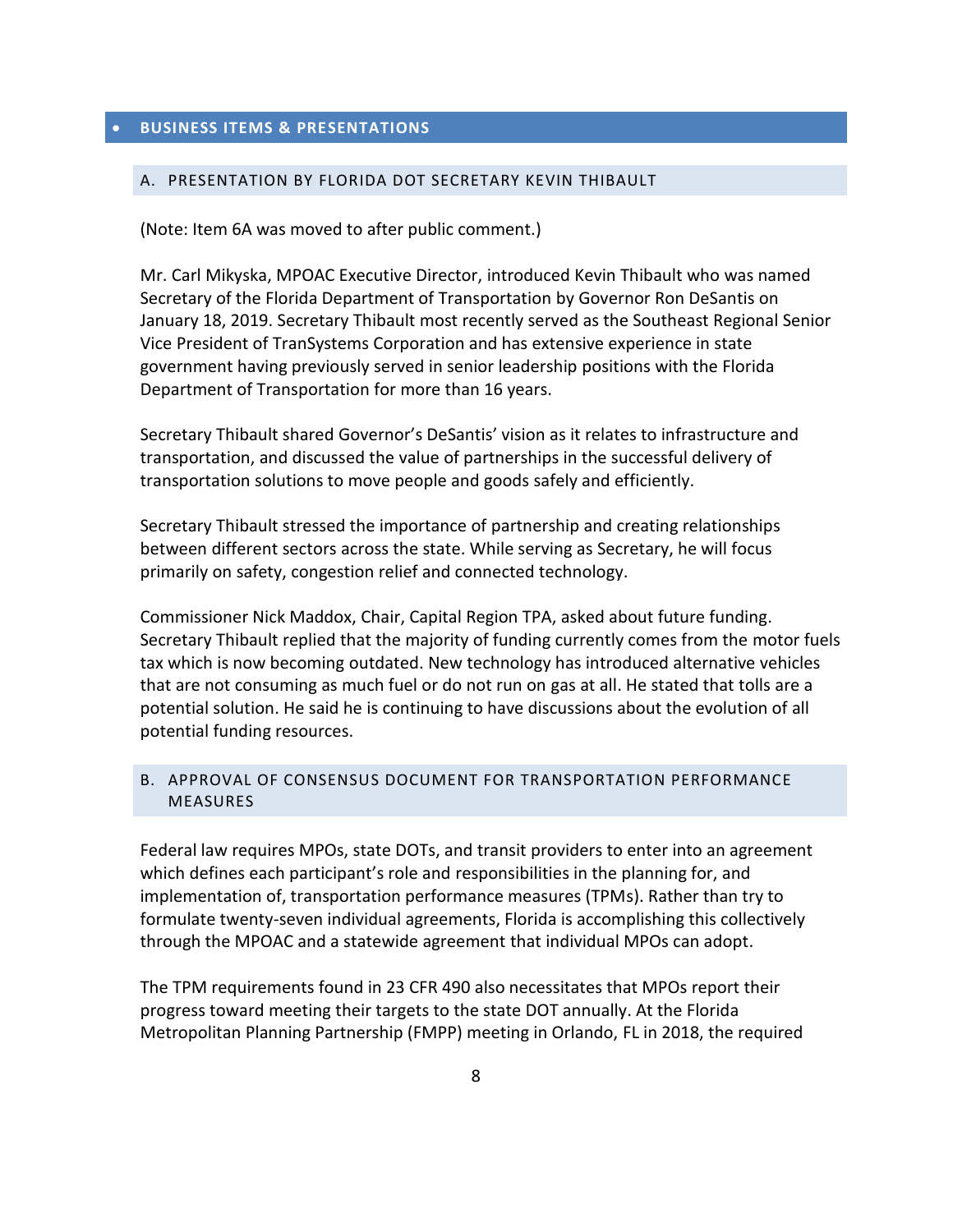agreement (referred to as the Transportation Performance Measures Consensus Planning Document) was discussed. In attendance were MPO staff directors and other key staff from Florida MPOs, FDOT District planning liaisons and central office staff, as well as MPOAC and FHWA representatives. Direction was provided at the FMPP to keep the content of this document simple and to avoid complications. FHWA Florida Division office also directed that the document does not need to be complicated. MPOAC, FDOT, and FHWA have worked closely together to create the TPM Consensus Document (Item 6B of the meeting agenda package).

The TPM consensus document will be the basis for meeting the federal requirement that MPOs and state DOTs agree to a set of roles and responsibilities in carrying out the requirements of the transportation performance measurement process.

Councilmember Reg Buxton, Collier MPO, moved to approve Transportation Performance Measures Consensus Planning Document. Commissioner Vanessa Baugh, Sarasota/Manatee MPO, seconded. The motion carried.

### C. CONSOLIDATED PLANNING GRANT

At the MPOAC Leadership meeting (held in Tallahassee on April 23rd and 24th, 2018) the topic of a Consolidated Planning Grant (CPG) was discussed by FDOT and MPOAC leadership. The leadership expressed an interest in pursuing the CPG because it would offer an easing of administrative burdens on both the MPO and FDOT staff. At the August 2018 meetings of the MPOAC Staff Directors' Advisory Committee and the MPOAC Governing Board, this topic was presented on the agenda and both bodies expressed interest in advancing the CPG. It is anticipated that the CPG would not alter the burden on Federal Highway Administration (FHWA) and would ease the administrative burden on the Federal Transit Administration (FTA). There would be no negative financial impact to Florida's MPOs if the CPG approach were adopted. If Florida chooses to pursue the CPG, it would be effective with the next round of MPO Unified Planning Work Programs (UPWPs) covering state fiscal years 2020/2021 and 2021/2022.

The Staff Directors' Advisory Committee voted to recommend that the Governing Board have FDOT staff and MPOAC staff pursue the implementation of a Consolidated Planning Grant for Florida's MPOs with the provision that it only moves forward if there will be no loss of funds to the MPOs; specifically, no loss to the 10% match that is currently provided by the state for what would formally be known as FTA transit planning funds.

Commissioner Christopher Constance, Charlotte County-Punta Gorda MPO, moved to approve the implementation of a Consolidated Planning Grant for Florida's MPOs with the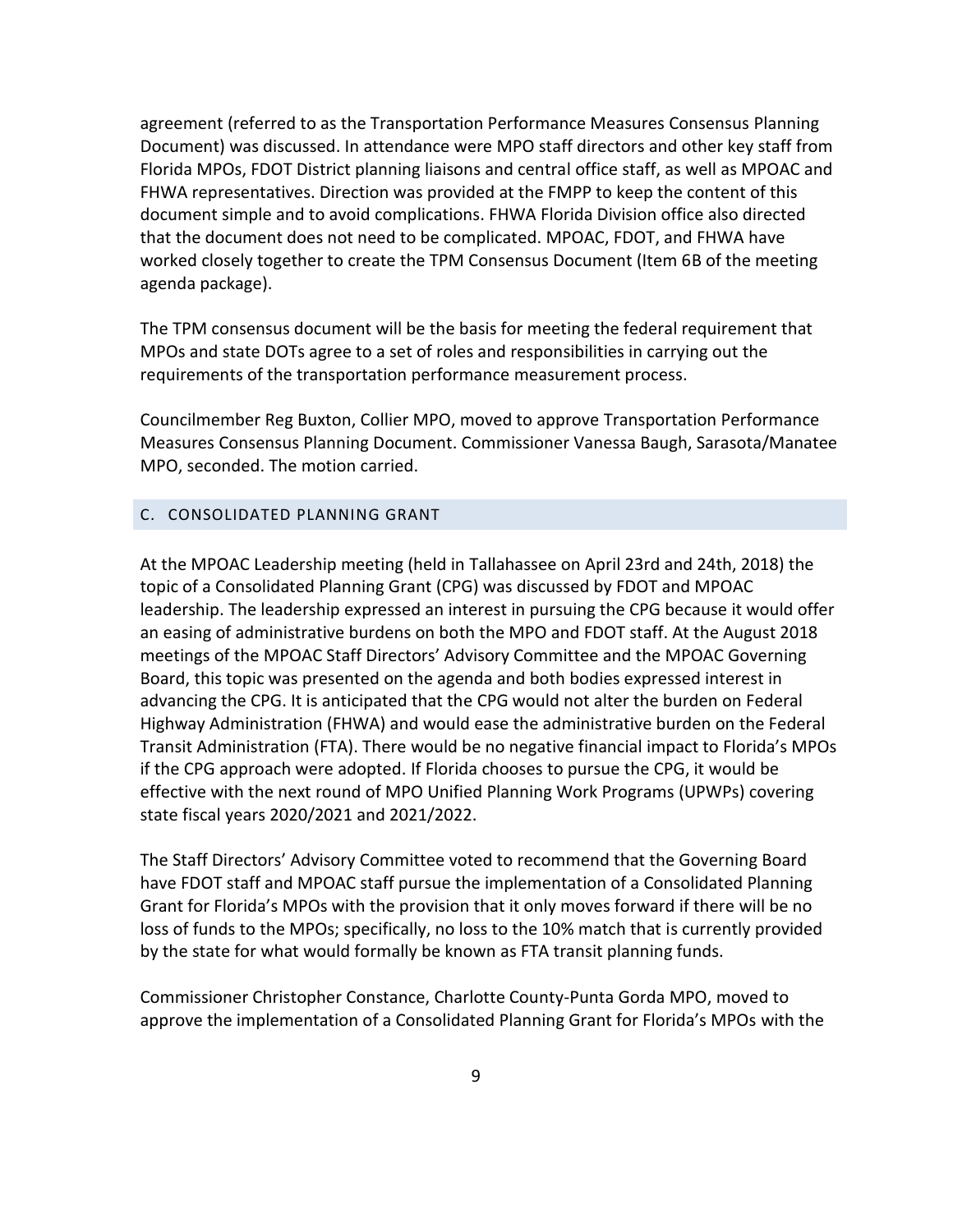condition that there will be no loss of funds to the MPOs. Commissioner Vanessa Baugh, Sarasota/Manatee MPO, seconded. The motion carried.

#### D. MPOAC FREIGHT COMMITTEE PROJECT PRIORITIES LIST

Over the past few years, the MPOAC Freight Committee worked with the 27 Florida MPOs to develop a process whereby MPOs can submit their highest priority freight-related transportation projects to the MPOAC who in turn assembles a statewide MPO priority list. The list is shared with FDOT to use when programming National Highway Freight Program funds. The process was updated based on lessons learned from the previous year and a new priority list was developed for programming during 2019. All projects on the 2019 list were screened by the Freight Committee to ensure that projects collectively support the agreed upon intent of the program.

Councilmember Reg Buxton, Collier MPO, moved to approve the list of 2019 MPOAC Freight Priority Projects for transmittal to FDOT. Mayor Oliver Gilbert, Miami-Dade TPO, seconded. The motion carried.

#### E. MPOAC EXECUTIVE DIRECTOR PERFORMANCE REVIEW

The MPOAC bylaws require an annual performance evaluation of the Executive Director be conducted by the MPOAC Executive Committee. The Executive Committee consists of the Chair, Vice-Chair and one at-large member of the Governing Board as well as the Chair and Vice-Chair of the Staff Directors' Advisory Committee.

The Executive Committee met on April 01, 2019 and reviewed Mr. Mikyska's performance for the past two years. Using an evaluation tool, the committee ranked his performance as a 3.8 out of a 4.0 scale. A summary of the evaluation was included in the agenda packet (Item 6E).

#### F. FLORIDA DOT PRESENTATION OF ROUNDABOUTS

Ms. Rusty Ennemoser, PhD, Statewide Public Involvement/Community Resources Coordinator, Florida Department of Transportation (FDOT), Office of Policy Planning, presented on the topic of roundabouts. At the November 2018 meeting of the MPOAC Governing Board there was a discussion of roundabouts and several members expressed concern about their use in Florida.

A roundabout is a one-way, circular intersection that uses signs to guide motorists around them. The basic operating principle of the roundabout is that traffic travels